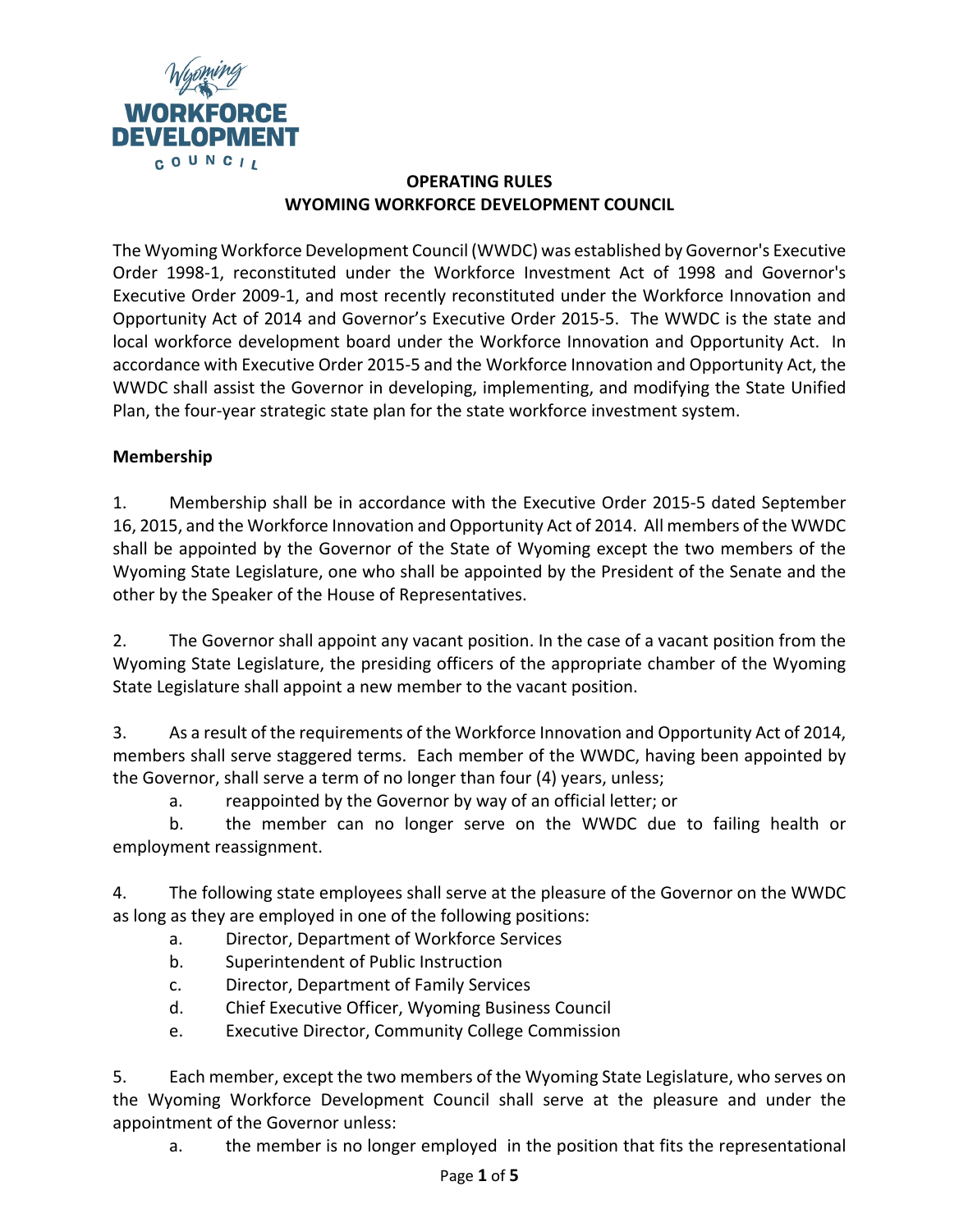requirements of the enacting legislation and Governor's Executive Order 2015-5; or

b. the member has been dismissed of their duties via letter by the Governor.

6. WWDC members are strongly encouraged to attend all meetings. A WWDC member may be removed who fails to attend three (3) consecutive regular meetings of the WWDC.

7. Each WWDC member may appoint a single designee to attend meetings in the WWDC member's stead.

8. The DWS Liaison to the WWDC at the Department of Workforce Services shall receive written notification of any WWDC member's appointed designee. The appointed designee shall represent that WWDC member's particular sector. Additionally, the designee's mailing address, phone, and email address shall be provided to the DWS Liaison to the WWDC at the Department of Workforce Services. Only one designee per WWDC member may be appointed.

9. In the event of a planned absence, the WWDC member shall notify the DWS Liaison to the WWDC at the Department of Workforce Services. It is expected that the absent member's designee will then attend the meeting.

10. Designees shall have the same voting authority as the WWDC member they are representing.

11. It is expected that WWDC members will have fully briefed their designee before any meeting that the designee may need to attend. The WWDC member will be bound by their designee's voting decision(s).

12. All appointed WWDC members and designees are entitled to receive reimbursement for travel through per diem or actual costs while traveling to and from WWDC meetings or activities. WWDC members shall be reimbursed in the same manner and at the same rate as State of Wyoming employees.

## **Meetings: Conduct of Council Business**

1. The regular meeting dates shall be quarterly with Committees meeting in the interim and reporting to the Council at its regularly scheduled meeting. The Chairperson will set quarterly meeting dates. A calendar of meeting dates for the following year shall be prepared annually, before the final quarterly meeting.

2. The Chairperson of the Council may call special meetings of the Council. Additionally, the Chairperson shall call for a special meeting upon the request of a majority of WWDC members.

3. All meetings shall be publicly announced and be open and accessible to the general public.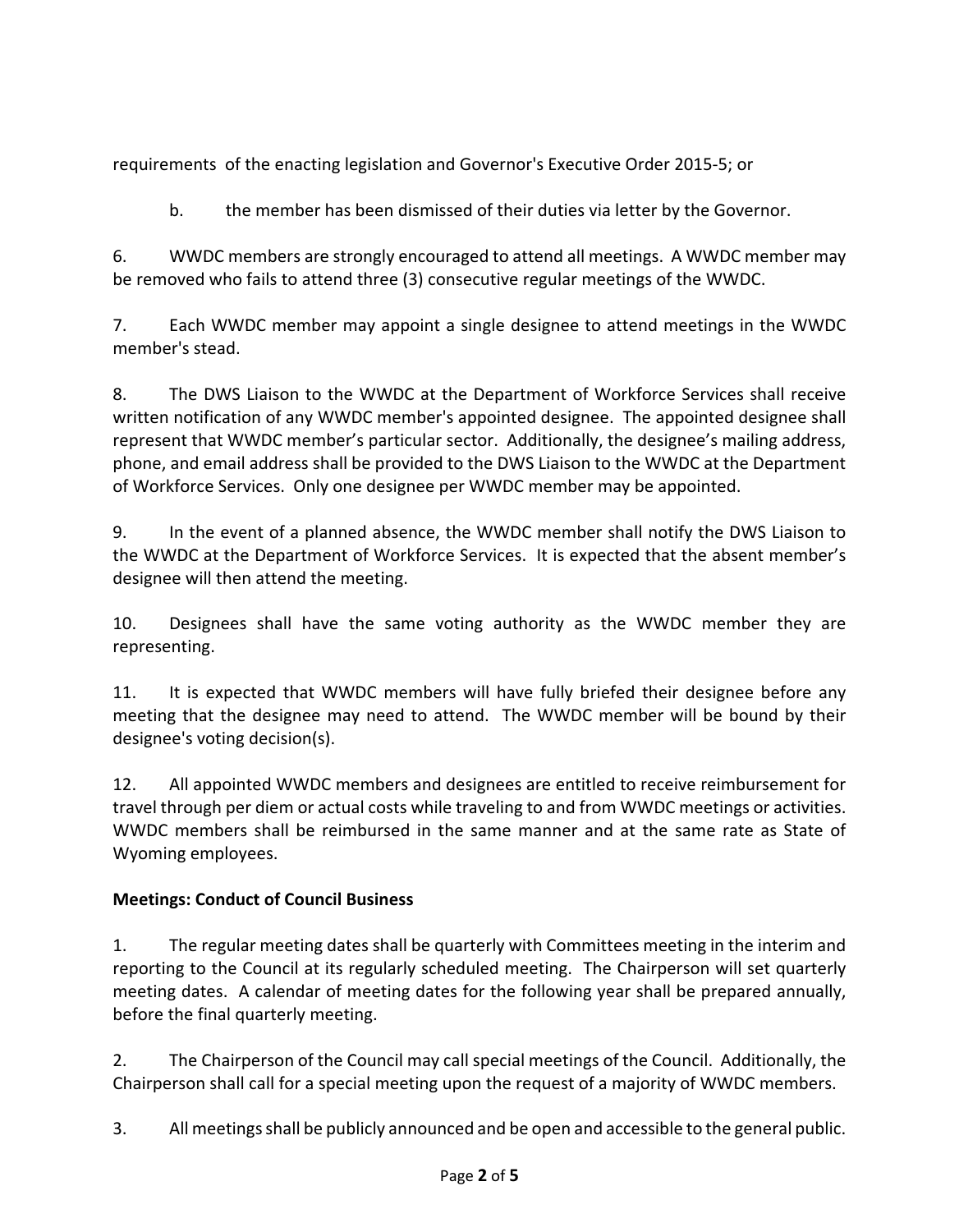

The Chairperson will provide opportunities for public comment when appropriate.

4. A written notice of each meeting shall be emailed to each member of the WWDC before the meeting.

5. The Chairperson may change or cancel either regular or special meetings when it is apparent that a quorum of the membership will not attend or there is a lack of adequate WWDC business to be conducted.

6. A quorum for the transaction of business of the WWDC shall consist of fifty-one percent (51%) of the members. Designees in attendance will be included in the determination of a quorum.

7. The WWDC must approve all policy recommendations from Committees to ensure consistency in the workforce development system.

8. The WWDC shall allow for the use of technology, such as phone and Web-based meetings, to promote WWDC member participation.

9. These rules may be altered, amended, or repealed at any regular meeting by a two-thirds (2/3) vote of those voting, a quorum being present.

## **Voting**

1. Fifty-one percent (51%) of the membership constitutes a quorum to conduct business. In the absence of a quorum, any action shall be tentative and subject to ratification at the next meeting.

2. The WWDC Chairperson (or Vice-Chairperson as applicable) may vote on all actions taken by the WWDC.

3. The implementation plans and decisions of the WWDC shall be subject to approval by the Governor.

4. The decision-making process shall be by vote.

## **Conflict of Interest**

1. A member of the WWDC shall not:

a. Vote on a matter under consideration by the State board

i. Regarding the provision of services by such member (or by an entity that such member represents);

ii. That would provide direct financial benefit to such member or the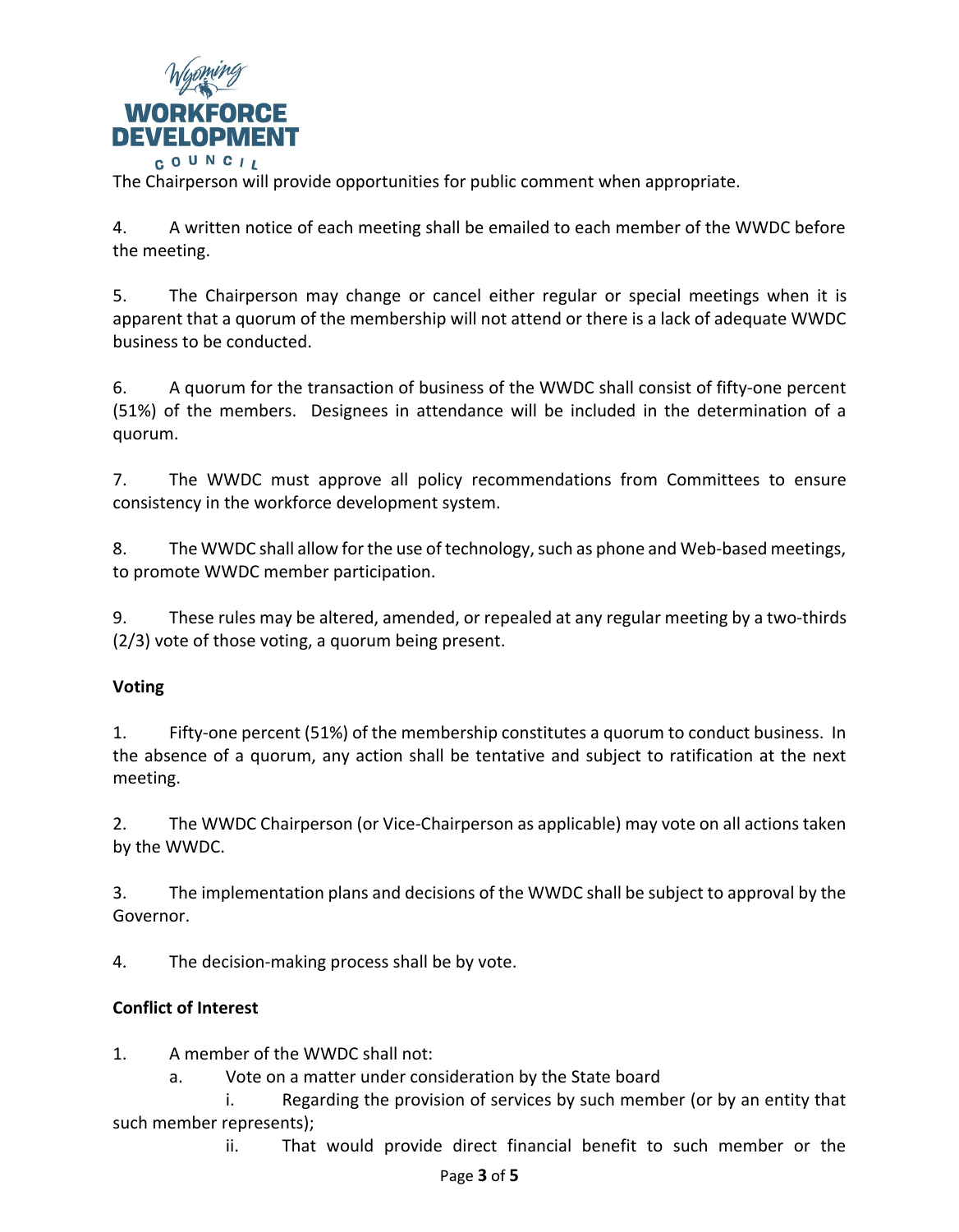immediate family of such member;

b. Engage in any other activity determined by the Governor to constitute a conflict of interest as specified in the State.

See the WWDC's Policy Number 4 and the Governor's Board Handbook.

# **Officers**

1. Not less than 60 days before the Chairperson's and Vice-Chairperson's term expiration, WWDC members shall forward nominations for these positions to the Executive Committee of the WWDC for consideration. A recommendation shall be made to the Governor by the Executive Committee not less than thirty (30) days before the Chairperson's and Vice-Chairperson's term expiration.

2. A Chairperson of the WWDC shall be appointed by the Governor from among members of the WWDC who are representatives of the private sector and shall serve as Chairperson for a term not to exceed four (4) years. If the Chairperson can no longer serve, the Governor shall appoint a new Chairperson. The Chairperson is limited to two (2), four (4)-year terms.

3. The Chairperson of the WWDC shall be the Chief Executive. The Chairperson's duties shall include the following:

- a. conducting all WWDC meetings;
- b. overseeing all business affairs of the WWDC;
- c. establishing appropriate Committees;
- d. appointing members to Committees;
- e. conducting other WWDC duties authorized by the WWDC or by the Governor.

4. The Chairperson shall appoint an Executive Committee to act on behalf of the WWDC on all matters requiring action prior to the next regularly scheduled WWDC meeting. The Executive Committee shall include primary voting members or their designees. The Executive Committee shall include the Director of the Department of Workforce Services, higher education, K-12, the Wyoming Business Council, the Chairperson and Vice-Chairperson of the WWDC, and business representatives who will make up the majority of the Executive Committee. Representatives from K-12 and the Wyoming Business Council shall serve in an advisory role. The Chairperson of the WWDC shall serve as the Chairperson of the Executive Committee.

5. The Chairperson is authorized to sign all instruments of WWDC business on behalf of the WWDC.

6. The Governor shall appoint a Vice-Chairperson of the WWDC from among members of the WWDC who are representatives of the private sector and shall serve as Vice- Chairperson for a term not to exceed four (4) years. The Vice-Chairperson is limited to two (2), four (4)-year terms.